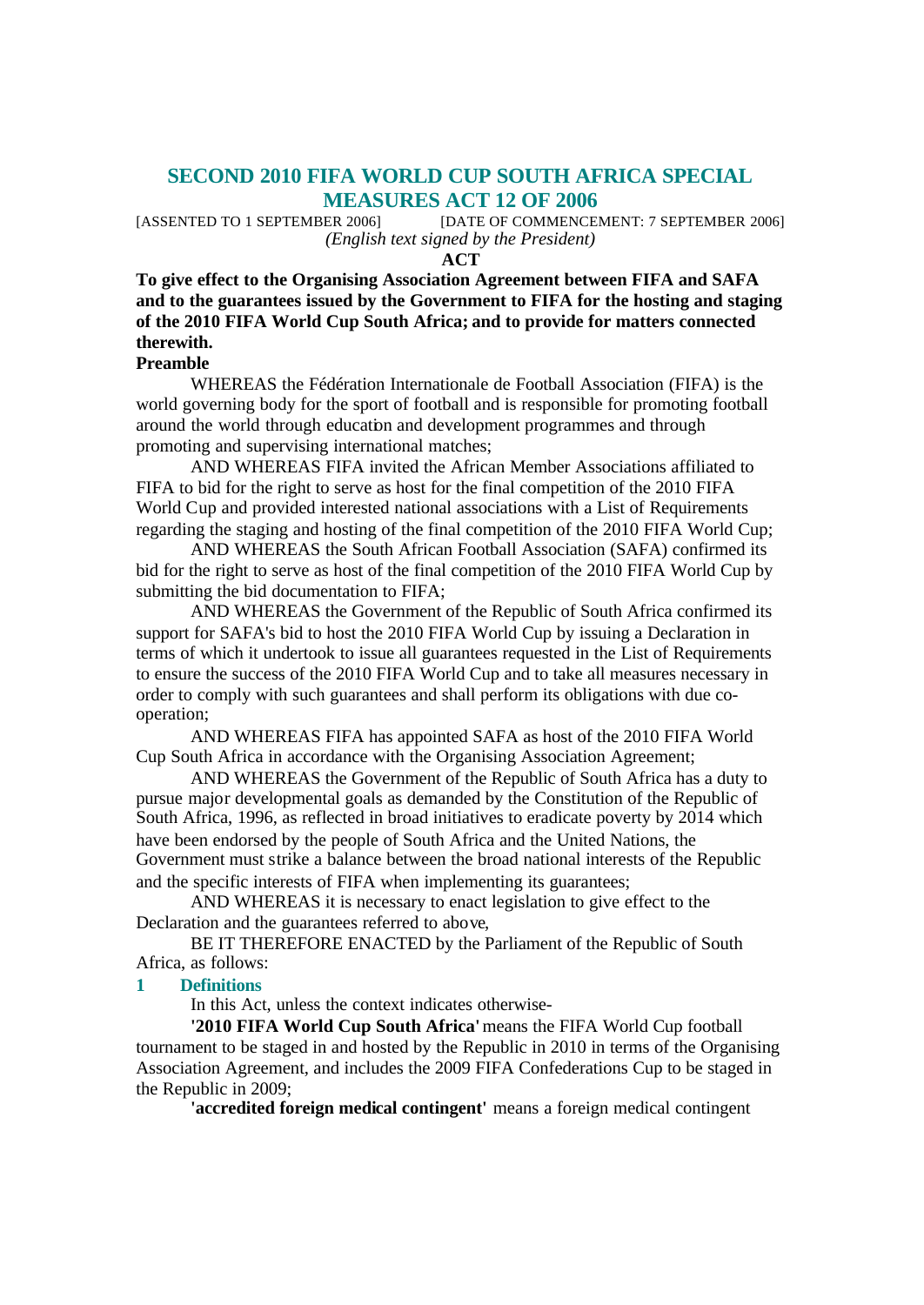whose members have been accredited in terms of section 3 (1);

**'FIFA'** means the Fédération Internationale de Football Association;

**'final competition'** means the final tournament of the 2010 FIFA World Cup South Africa which shall be contested in the year 2010 in the Republic by 32 teams and which shall be deemed to last for the period stipulated by the Minister by notice in the *Gazette*;

**'Minister'** means the Minister responsible for sport and recreation at national level in the Republic;

**'Organising Association Agreement'** means the Organising Association Agreement, including its annexes, entered into between FIFA and SAFA;

**'permitted medical device'** means any medical device approved by the Minister of Health in terms of section 3 (3) *(a)*;

**'permitted medicine and Scheduled substance'** means any medicine and Scheduled substance approved by the Minister of Health in terms of section 3 (3) *(a)*;

**'prescribed'** means prescribed by regulation;

**'regulation'** means any regulation made in terms of section 6;

**'SAFA'** means the South African Football Association or its successors-in-title; **'team'** means the 23 football players and the 27 persons accompanying such

football players representing a national association affiliated with FIFA, which national association has qualified to participate in the 2010 FIFA World Cup South Africa.

### **2 Extension of Minister of Trade and Industry's power under Merchandise Marks Act, 1941**

If the Minister of Trade and Industry declares the 2010 FIFA World Cup South Africa a protected event in terms of section 15A (1) of the Merchandise Marks Act, 1941 (Act 17 of 1941), he or she may, notwithstanding section 15A (1) *(a)* (ii) of that Act, stipulate by notice in the *Gazette* a date later than one month but not later than six months after the completion or termination of the final competition as the date on which the protection afforded by such a declaration ends.

## **3 Accreditation of foreign medical contingents and approval of medicines, Scheduled substances and medical devices**

(1) (*a)* Notwithstanding any other law to the contrary, the Minister of Health, after consultation with the relevant statutory health professional council, may accredit a member of a foreign medical contingent to render health services if the Minister of Health receives an application by FIFA for such accreditation.

*(b)* An application contemplated in paragraph *(a)* must state-

- (i) the full name and the passport number of every member of the foreign medical contingent concerned;
- (ii) the country of origin of the team in respect of which the members may render health services;
- (iii) the period during the 2010 FIFA World Cup South Africa for which accreditation is required;
- (iv) the name of each member of the team to whom the members of the foreign medical contingent may render health services; and
- (v) such further information in respect of the accreditation as may be prescribed.
- *(c)* For the purposes of paragraph *(a)*, a statutory health professional council has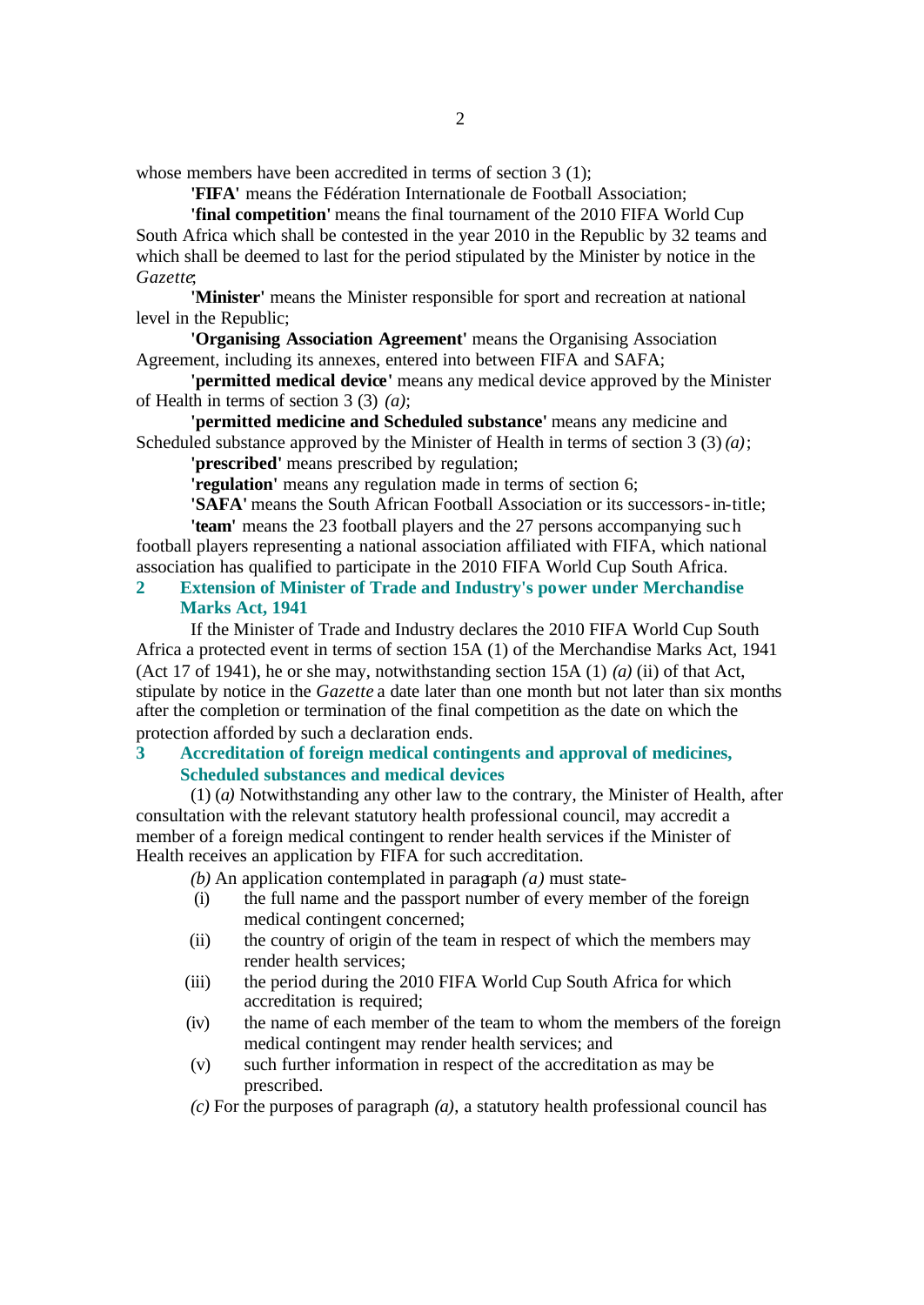the meaning ascribed to it in section 1 of the National Health Act, 2003 (Act 61 of 2003).

(2) The accreditation granted by the Minister of Health contemplated in subsection (1) must be in writing and must specify-

- *(a)* the full names of all accredited members of the foreign medical contingent;
- *(b)* the period for which the accreditation is granted; and
- *(c)* any condition in respect of the accreditation that may be necessary.

(3) *(a)* Notwithstanding any other law to the contrary, the Minister of Health, after consultation with the Medicines Control Council established by section 2 of the Medicines and Related Substances Act, 1965 (Act 101 of 1965), may approve all medicines, Scheduled substances and medical devices that may be used by an accredited foreign medical contingent if the Minister of Health receives a written request for such use by FIFA on behalf of an accredited foreign medical contingent.

*(b)* A request contemplated in paragraph *(a)* must state-

- (i) the name and manufacturer of the medicine, Scheduled substance and medical device in question;
- (ii) the quantity of each medicine and Scheduled substance and the number of each type of medical device required by the accredited foreign medical contingent; and
- (iii) such other information as may be prescribed.

(4) The approval given by the Minister of Health contemplated in subsection (3) must be in writing and must specify-

- *(a)* the name and manufacturer of the medicine, Scheduled substance and medical device in question;
- *(b)* the quantity of each medicine and Scheduled substance and the number of each type of medical device required by the accredited foreign medical contingent; and
- *(c)* any condition in respect of the approval that may be necessary.

### **4 Scope of authority of accredited foreign medical contingent**

An accredited foreign medical contingent may only render health services for the period and in respect of the team contemplated in section  $3(1)(b)$  (ii) and (iii).

### **5 Suspension of prohibition on sale of unregistered medicines, registration of and community service for certain health care providers**

(1) (*a)* Notwithstanding any law referred to in paragraph *(c)* but subject to section 3, any member of an accredited foreign medical contingent may-

- (i) possess, compound, dispense, import and export permitted medicines and Scheduled substances; and
- (ii) import and export permitted medical devices.

*(b)* The possession, compounding, dispensing, import and export of permitted medicines and Scheduled substances and the import and export of such permitted medical devices contemplated in paragraph *(a)* may be undertaken solely for the purposes of rendering such health services as may be required by members of the team in respect of which the foreign medical contingent is accredited to render health services.

- *(c)* The laws contemplated in paragraph *(a)* are-
- (i) section 14 of the Medicines and Related Substances Act, 1965 (Act 101 of 1965), in so far as it pertains to the prohibition on the sale of medicines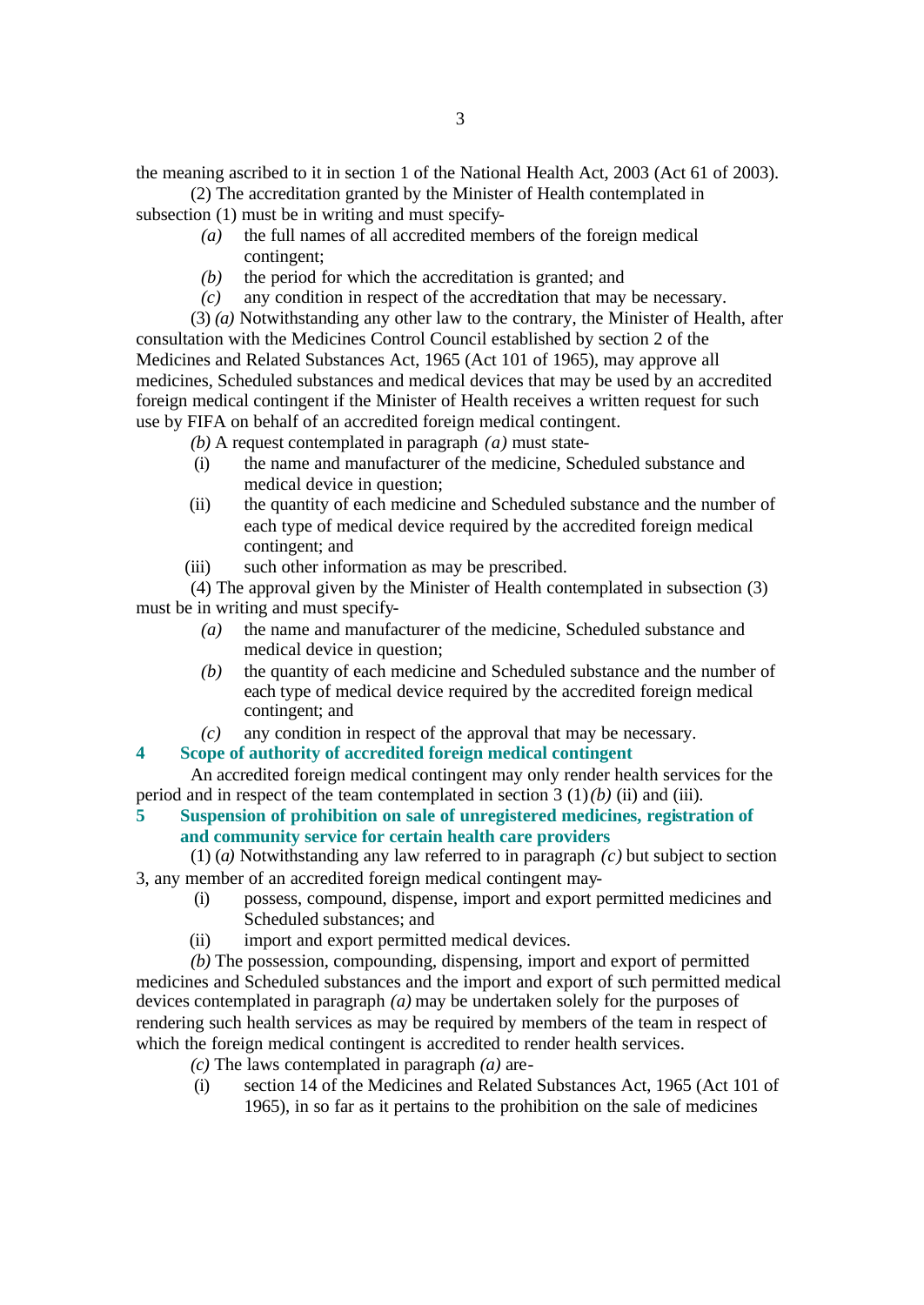which are subject to registration and are not registered;

- (ii) section 19 of the Medicines and Related Substances Act, 1965 (Act 101 of 1965), in so far as it pertains to the prohibition on the sale of medicines which do not comply with requirements prescribed in terms of that Act;
- (iii) section 22A of the Medicines and Related Substances Act, 1965 (Act 101 of 1965), in so far as it pertains to the prohibition on the sale, possession, manufacture, import and export of any medicine or Scheduled substance; and
- (iv) section 22C of the Medicines and Related Substances Act 1965 (Act 101 of 1965), in so far as it pertains to the prohibition on the compounding, dispensing, import and export of medicines and the import and export of medical devices without a licence.

(2) (*a)* Notwithstanding any law referred to in paragraph *(b)*, any member of an accredited foreign medical contingent may render any health service to a member of the team in respect of which the foreign medical contingent has been accredited without being registered or having rendered community service as is contemplated in those laws.

- *(b)* The laws contemplated in paragraph *(a)* are-
- (i) sections 13, 14 *(c)* and 14A of the Pharmacy Act, 1974 (Act 53 of 1974), in so far as they pertain to the registration of and the performance of community service by pharmacists;
- (ii) sections 17 and 24A of the Health Professions Act, 1974 (Act 56 of 1974), in so far as they pertain to the registration of any profession registrable in terms of that Act and the performance of community service by persons registering for the first time for a profession listed in the regulations in terms of that Act;
- (iii) section 16 of the Nursing Act, 1978 (Act 50 of 1978), in so far as it pertains to the registration or enrolment, as the case may be, of a nurse, midwife, nursing auxiliary, student nurse, student midwife, pupil nurse or pupil nursing auxiliary in terms of that Act; and
- (iv) any other national legislation pertaining to the registration of or the performance of community service by any health care provider as defined in section 1 of the National Health Act, 2003 (Act 61 of 2003), other than those contemplated in subparagraph (i), (ii) or (iii).

### **6 Regulations**

(1) The Minister may, in consultation with the Minister of Trade and Industry or the Minister of Health, as the case may be, make regulations regarding-

- *(a)* any matter that may or must be prescribed;
- *(b)* the suspension of the prohibition on the possession, compounding and dispensing of permitted medicines and Scheduled substances and permitted medical devices and the registration of and the performance of community service by health care providers, in order to give effect to the Organising Association Agreement; and
- *(c)* any ancillary or incidental administrative or procedural matter that it is necessary to prescribe for the proper implementation or administration of this Act.
- (2) Before the Minister makes any regulation under this section, he or she must